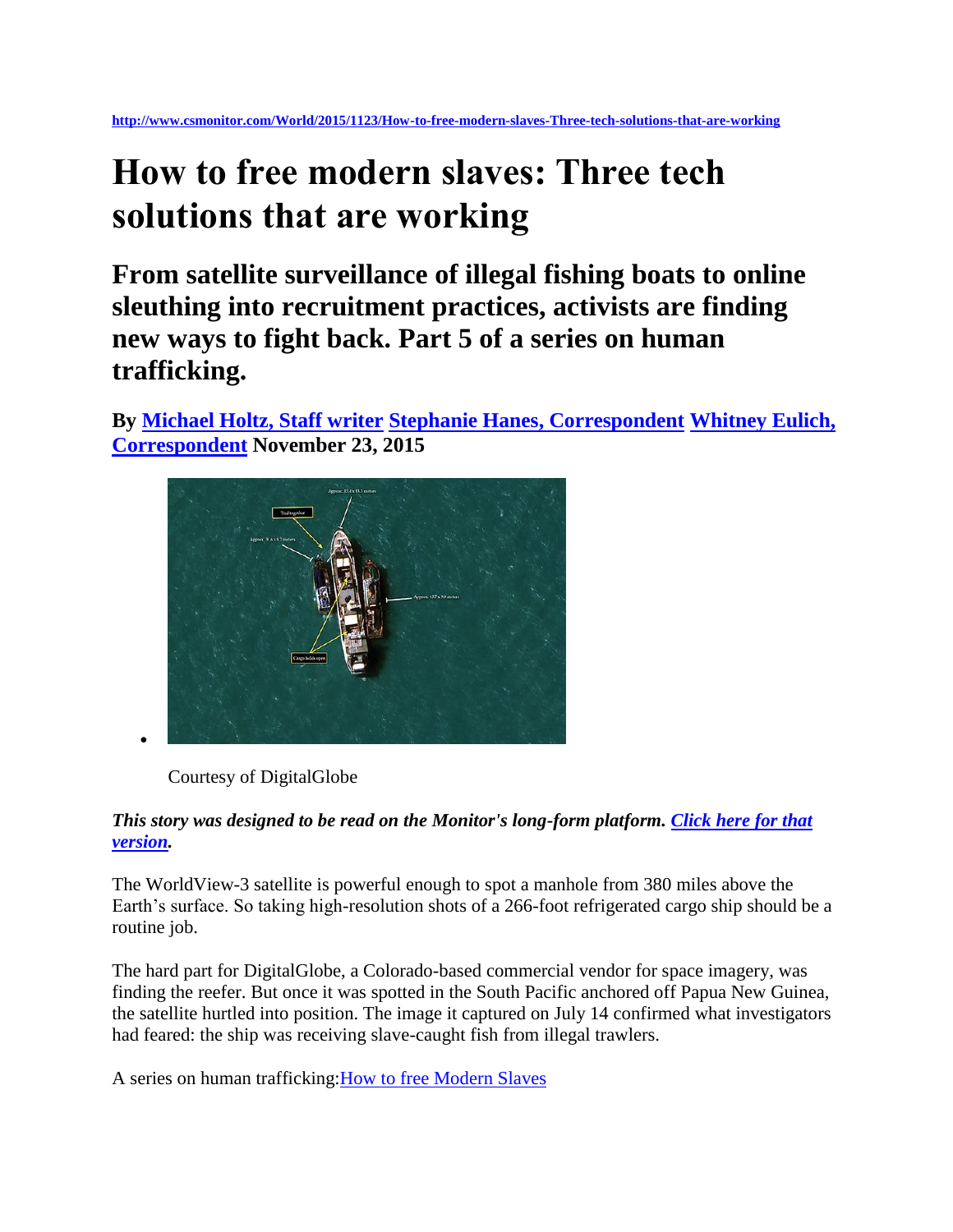"We were able to very clearly see the fishing boat with the two illegal trawlers up against it," says Taner Kondanaz, director of DigitalGlobe's ["Seeing a Better World"](https://www.digitalglobe.com/industries/global-development) program, adding that their cargo holds were open. "That was irrefutable evidence."

Evidence is what law enforcement needs to go after the perpetrators of modern-day slavery. In this case, though, it wasn't a police unit behind the camera but a team of investigative journalists at The Associated Press. Photographing the trawlers offloading their catches onto the reefer was a key moment in its [months-long investigation](http://bigstory.ap.org/article/c2fe8406ff7145a8b484deae3f748aa5/ap-tracks-missing-slave-fishing-boats-papua-new-guinea) into human trafficking on the high seas.

The two trawlers were known to have slave laborers onboard, while the reefer, the Silver Sea 2, was found linked to the supply chains of major American food sellers. The AP's work has led to the release of more than 2,000 fishermen and fueled protests over the business practices of companies including Walmart, Sysco, and Kroger.

The AP investigation has since wound down, but its innovative use of global tracking and satellite technology has caught the attention of anti-trafficking advocates and government officials. It was the first time a high-resolution satellite camera had been used to capture human trafficking in action.

The operation's success provides a glimpse of the potential for technology to aid in policing the vast and lawless ocean. Finding a way to efficiently replicate it, in addition to developing newer technologies, could help free the thousands of fishermen held in captivity on the open seas – and expose other abuses in global industries like fishing.

Take Action[:Putting an end to human trafficking](http://www.csmonitor.com/Take-Action/Human-Trafficking)

"What happens on the ocean is largely out of sight and out of mind," says Karen Sack, managing director of Ocean Unite, a nonprofit group focused on sustainable fishing and marine conservation. "These technologies can help shine a light on its darkest corners."

## **Eyes in the sky**

Monitoring the ocean, which makes up 71 percent of the Earth's surface, has long been a daunting task. A lack of resources and political will has turned huge swathes of international waters into a modern-day Wild West, where illegal fishing and forced labor often take place with impunity.

"The outlaw ocean results from a void of jurisdiction," Robert Stumberg, a Georgetown University law professor, [said at a briefing](https://www.youtube.com/watch?v=o22lY3L7gIo) for the Senate Caucus to End Human Trafficking in Washington on Sept. 29.

Professor Stumberg says the evolution of technology can create a momentum of its own as public awareness about slave-caught seafood grows and policymakers begin to take notice. Advancements in satellite imagery, remote sensing, and digital mapping promise to improve enforcement and transparency in seafood supply chains.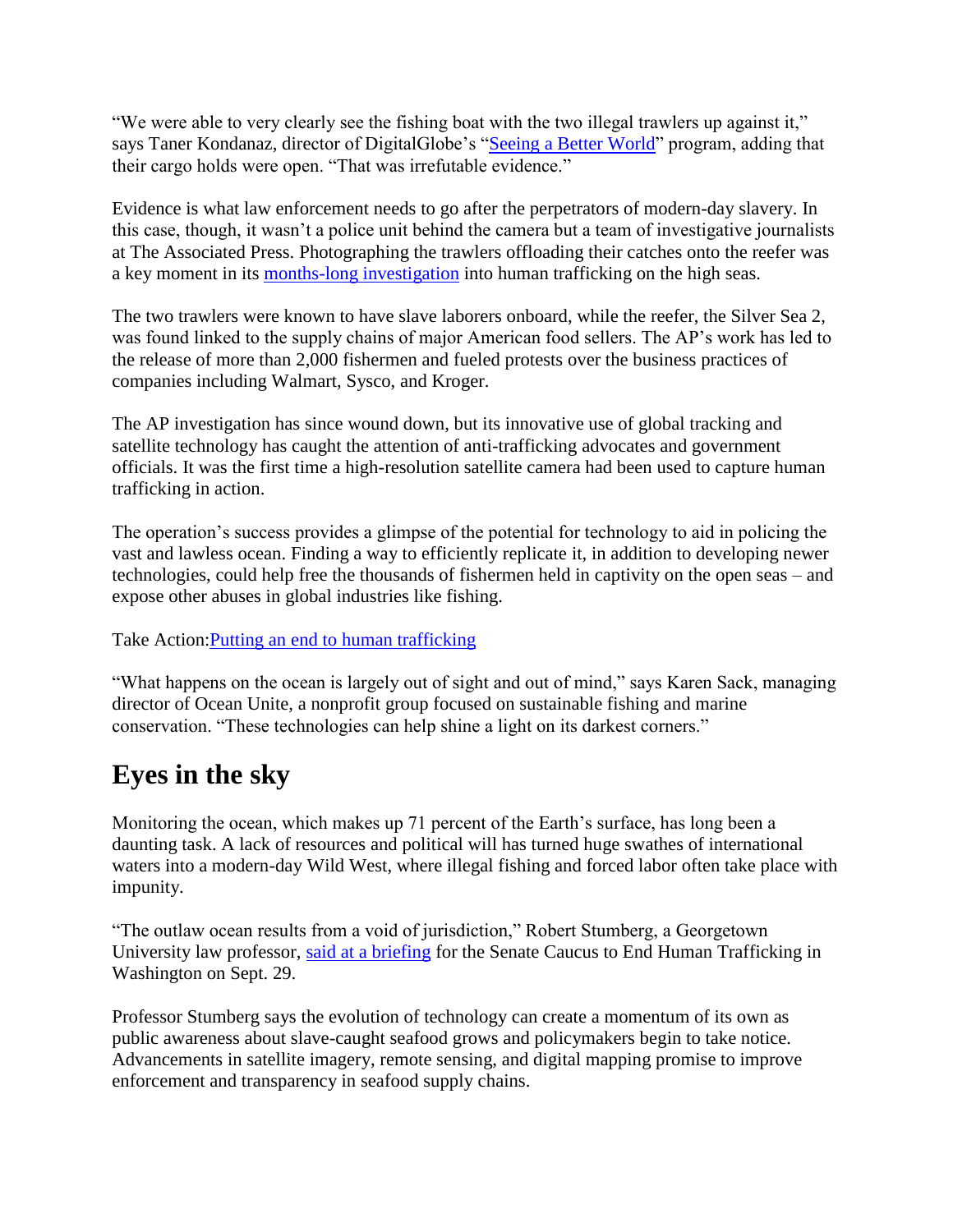"There are six degrees of separation between the buyer on one end and the boat that's using slave labor on the other end," he says. "Anything that can help connect the dots is helpful."

At the request of the Senate caucus, Stumberg analyzed \$300 million worth of government purchases of fishery products that he says were most likely produced by slave labor. He concluded that the more information gets added to the federal spending database, the better equipped the government will be to make informed buying decisions.

Outside of government, one of the most ambitious initiatives launched in recent years is [Global](http://globalfishingwatch.org/)  [Fishing Watch,](http://globalfishingwatch.org/) an online platform that uses satellite data to visualize commercial fishing activity worldwide. The program's primary target is illegal fishing, but its developers say it has the potential to help track slave fishing ships once it's made publicly available next year.

"The data and technology exist right now to track individual vessels," says John Amos, president of SkyTruth, an environmental watchdog group that's helping to build Global Fishing Watch and [assisted in the AP investigation.](http://blog.skytruth.org/2015/08/data-analysis-slavery-investigation.html) "You just need to know you're interested in them."

### **Beyond sea slaves**

As awareness about human trafficking grows, advocates are looking for ways to expand technological capabilities to take on the problem in its many forms, including trafficking in the fishing industry. The International Labor Organization estimates that 14.2 million people are victims of forced labor in private economic activities. Only a fraction of them are forced to work on fishing ships on the high seas.

For its part, DigitalGlobe, the commercial satellite operator, has extended its humanitarian surveillance program to monitor suspected slave-operated brick kilns in India and fisheries on Lake Volta in Ghana.

Even the US government is pushing for new technologies. On Oct. 28, it [launched a](https://www.partnershipforfreedom.org/rethinksupplychains/)  [competition](https://www.partnershipforfreedom.org/rethinksupplychains/) to find new high-tech solutions to labor trafficking in global supply chains in partnership with Humanity United, a Washington-based nonprofit organization. The grand-prize winner will be announced in April and awarded \$250,000 to build a late-stage prototype of its design.

"There's been a shift in the way that major corporations are thinking about what they need to do to tackle forced labor in their supply chains," says Catherine Chen, director of investments for Humanity United. "There's a really unique opportunity here."

\* \* \* \* \*

During World War II, US scientists imagined a hypothetical analog computer that would supplement the human brain. They called it Memex, a play on the words "memory" and "index."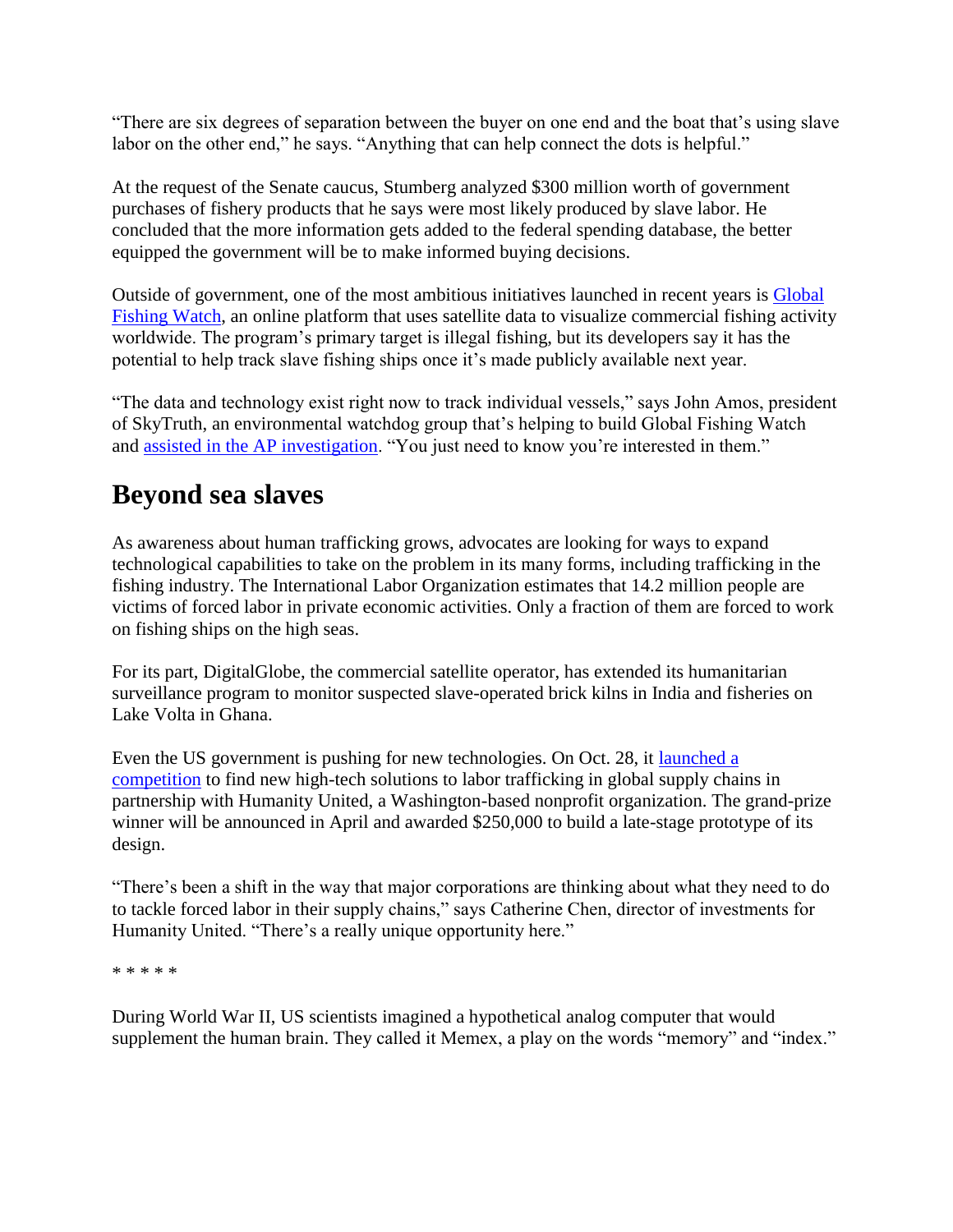Last year, the Pentagon's Defense Advanced Research Projects Agency, or DARPA, announced the launch of a new program of the same name that could fundamentally change the way people gather information from the Internet.

Memex, in its modern iteration, is a tool for scanning the hidden corners of the World Wide Web, and for connecting bits of information that have long proved elusive for investigators. And developers, prosecutors, and advocates say it can be a powerful tool for exposing and uprooting human trafficking, which thrives in dark corners.

"The technology can provide a help here for finding the answer," says Wade Shen, program manager at DARPA's Information Innovation Office. "We can raise the price on this. We can make it harder for it to happen."



Google servers at a data center in Mayes County, Okla. Investigators are plumbing the so-called "dark web" to detect human traffickers. AP/File

To understand what Memex does, and how it could aid human trafficking investigations, start with the Web itself and the way most people use it.

When the average person goes online, he or she types a few words into a search engine such as Google. Those search engines then do a split-second sweep of a vast informational index; data that the search engine has already collected, parsed, and stored.

These indexes are spectacularly broad, since they are meant to provide quick information in response to any possible query. But they are not particularly deep. In other words, there is a lot of information on the web that will never come up in a Google search.

Some of it is content that commercial search engine crawlers are just not good at picking up, such as a changing menu on a restaurant website. But it also includes content that is hidden on purpose: the "dark web." The dark web is an intentionally anonymous Internet, built on top of the existing Internet structure but without the markers of source and destination addresses that leave a fingerprint with every search.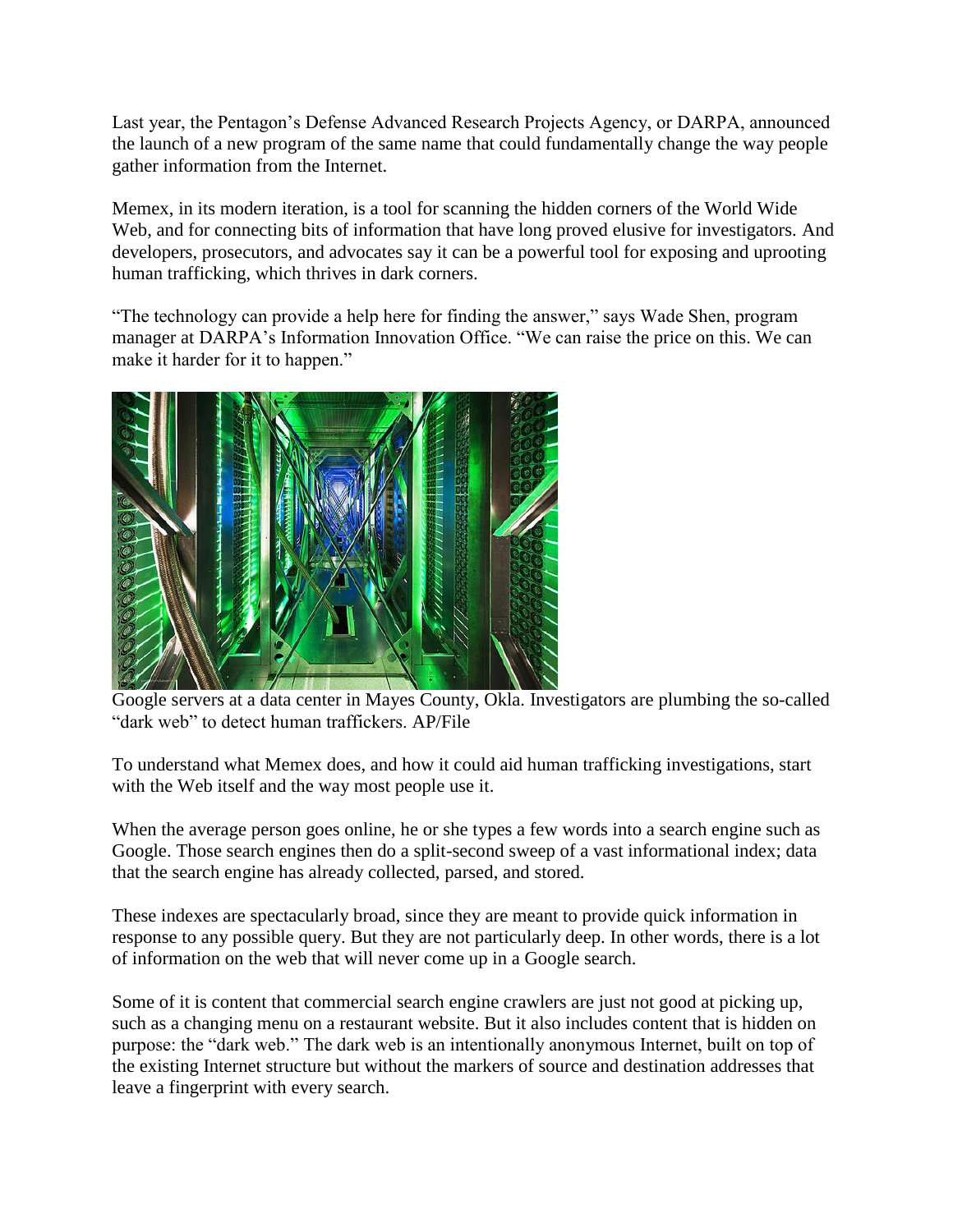#### **Free speech and illegal drugs**

The dark web, many advocates say, plays an important role in global free speech. Activists in repressive countries, for instance, can use it to connect with one another without risk of being discovered. Journalists can get past censorship rules. Whistleblowers can leak information about their companies without worrying about retribution.

But it is also a haven for criminal activity. On the dark web, marketplaces exist for everything from child pornography to illegal guns and drugs to sex trafficking. Silk Road, for instance, a black-market website that the FBI shut down in 2013, earned tens of millions in commissions for its operator.

Memex helps investigators open up the entire web  $-$  light and dark  $-$  by letting them access information in its hidden regions, and by cataloging that information in a way that finds patterns between sites. These patterns are crucial to making sense of the data. Investigators can scan a huge number of dark web prostitution adds and build links between them based on phone numbers or particular images – aspects that would be difficult to categorize using commercial search engines. (They might be able to connect seemingly unrelated sex advertisements, for instance, by locating the same woman in photographs.)

"When sex traffickers create online ads for their victims' sexual services, they leave a digital footprint that leads us to their criminal activity," said Manhattan District Attorney Cyrus Vance Jr. in a press release earlier this year. His office says it is using Memex in numerous sex trafficking investigations – including a case late last year in which a man was sentenced to 50 years to life in prison for kidnapping a 28-year-old woman and forcing her into prostitution.

"Because those ads are frequently removed or intentionally hidden on the 'dark web,' it puts them beyond the reach of typical search engines, and therefore, beyond the reach of law enforcement. With technology like Memex, we are better able to serve trafficking victims and build strong cases against their traffickers," says Mr. Shen.

#### **Scaling up the solution**

Now Shen and his colleagues at DARPA want to figure out how Memex can best help combat the broader crime of labor trafficking.

"It's a bit of a different story," Shen says. "Unlike with sex trafficking, the product is not directly advertised on public forums. So one of the things we've been looking at is, where is the publicly visible point in this supply chain?"

One idea is to scan websites where migrant workers can give feedback on their experiences with recruiters and US employers. Memex might be able to connect these reports with job advertisements or placements in the US in order to trace anonymous claims of abuse.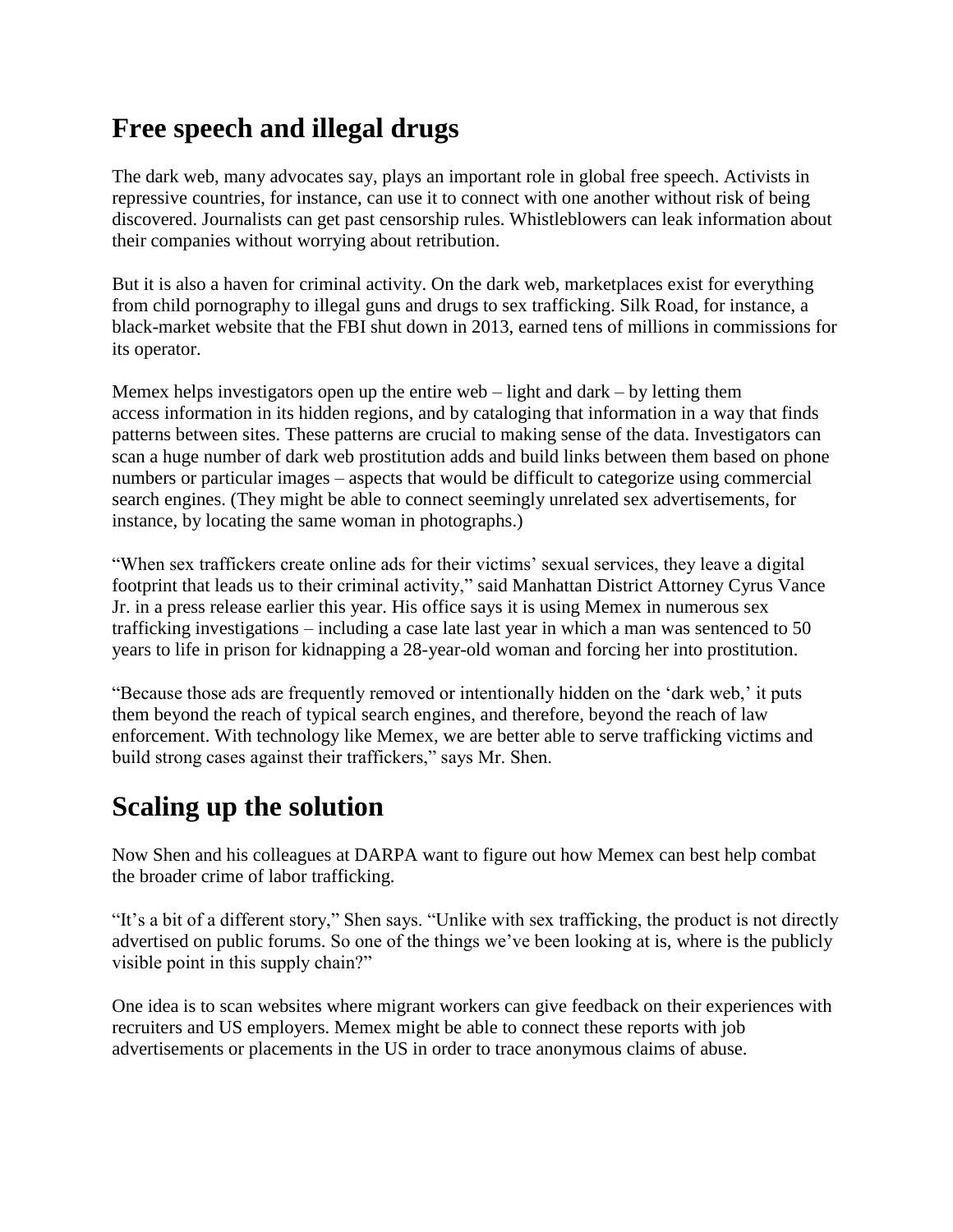The program might be able to dig up leads by analyzing hiring patterns in different parts of the country. Investigators could also track down suspicious "help wanted" ads that are posted in the wrong region or on low profile websites – a possible indicator of an unscrupulous employer trying to prove that they tried and failed to hire Americans, thus opening the door to hire migrants with temporary work visas.

"With Memex we can start to allow investigators to look within a space to track and trace the movement of goods," Shen says. "In all of these trafficking scenarios, the question is how do you attack the supply chain? How do you get at the movement of goods and where they end up?"

\* \* \* \* \*

MEXICO CITY – It wasn't until José arrived on the job site in New York that he realized he'd been duped.

The high-paying construction job promised in 2007 by a crooked recruiter in Mexico ended up being an underpaid and abusive carnival gig.

"When they told us the job was now the fair, paying much less, they said, 'You are here for work. If you have a problem, go back to Mexico,'" José says. He'd paid over \$1,000 in upfront fees to secure the job, and going home in debt wasn't an option, even if it meant working 20 hour shifts and being barred from leaving the carnival grounds.

Back in his small town in central Mexico, José tells everyone who asks that there's a way to avoid being sucked into modern-day slavery, as he was. He encourages them to use a website, Contratados.org, that allows migrant workers to anonymously rate, review, and research companies and recruiters – essentially a Yelp for migrant workers.

The website, launched a year ago by the Centro de los Derechos de Migrants (CDM), an advocacy group, asks temporary workers in Mexico traveling to the US on visas to share their experience – good or bad. The goal is to shine a light on bad practices so that workers can avoid being abused or trafficked.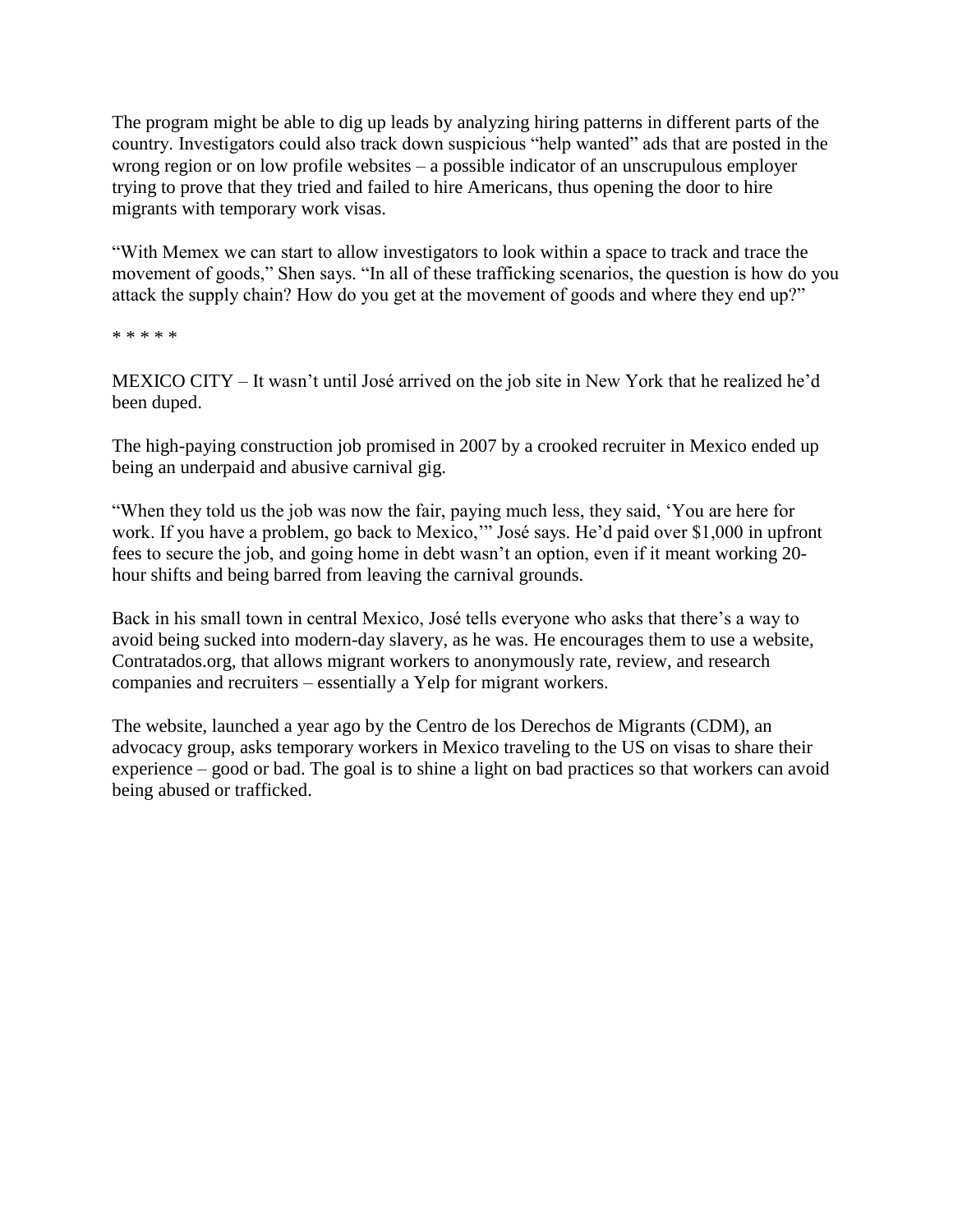



#### INICIO | RESEÑAS | CONOCE TUS DERECHOS | NOTICIAS | RECURSOS



Contratados.org is an online tool for migrant workers to rate and review recruiters, recruitment companies, and employers in the US. Contratados.org

Under the guest worker program, recruiters and employers hold most of the cards. Recruiters choose who they will hire or leave behind, and workers are bound by their visas to their employers. That makes it all the more essential for workers to know who is playing by the rules and who is to be avoided.

More than 140,000 Mexicans traveled to the United States as guest workers last year. It's illegal in both countries for recruiters to charge fees, but many do. In a 2013 survey, CDM found that nearly 60 percent of workers said they had paid money upfront to a recruiter.

"The more information that's out there, the better," says Jennifer Gordon, a law professor at Fordham University in New York who has written extensively on global labor recruitment. And the key is connecting that information to the workers, she says.

Not all temporary workers are literate or have regular access to the Internet, so Contratados.org also accepts reviews via text message and telephone. CDM staffers transcribe the messages and vet the reviews before posting for identifying information.

#### **Reluctant reviewers**